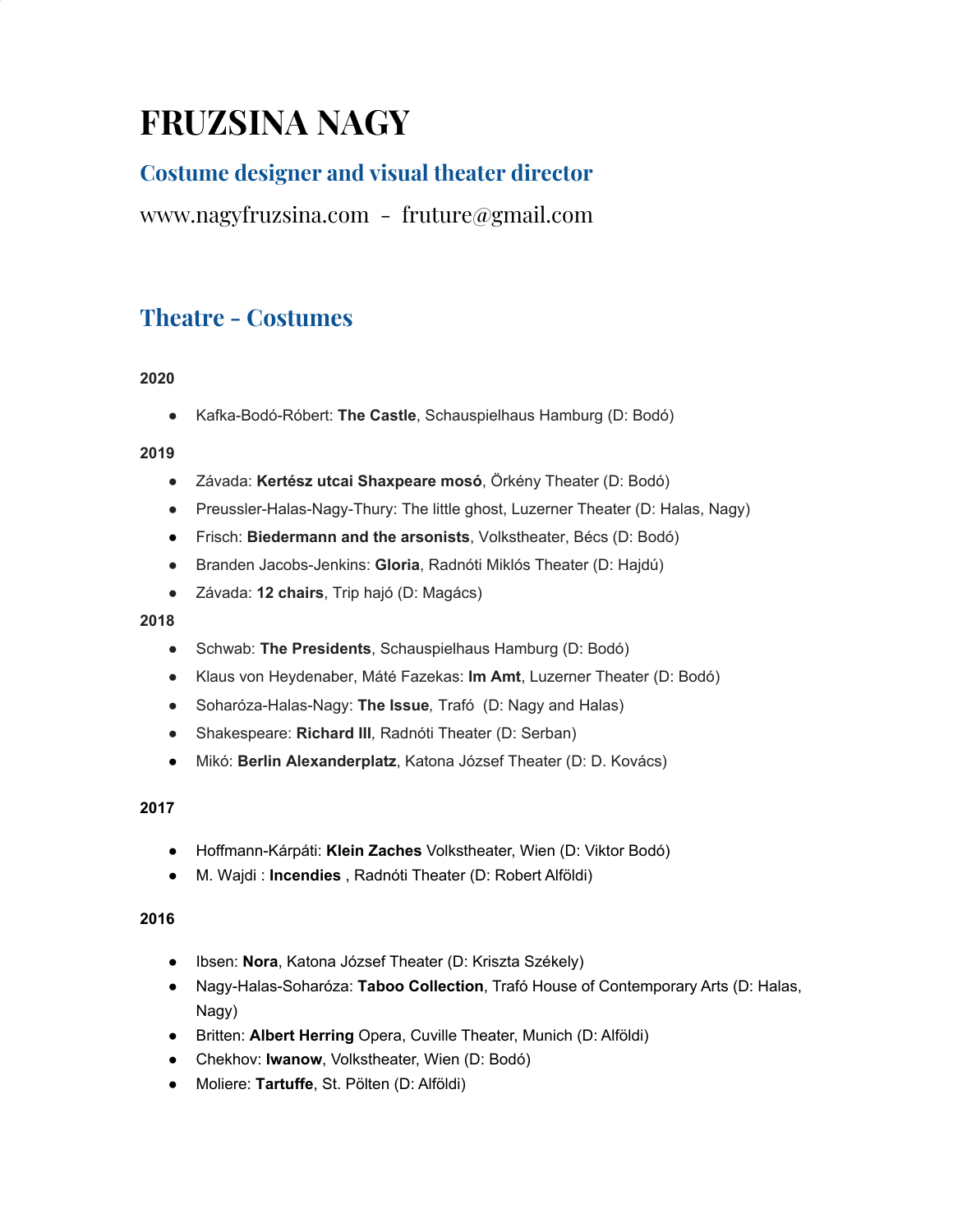- Chekhov: **Seagull**, Katona József Theater (D: Ascher)
- Dürrenmatt: **The Visit**, Schauspielhaus Zürich, (D: Bodó)
- Bradbury: **Fahrenheit 451**, Theater und Orch. Heidelberg, (D: Bodó)
- Hay**: Haben,** Volkstheater, Wien (D: Alföldi)

### **2014**

- Schilling: **The Party,** Krétakör Theater, Trafó, Budapest (D: Schilling) Chekov: **Platonov**, Radnóti Theatre, Budapest (D: Alföldi)
- Gluck: **Iphigeneia in Tauris**, Hungarian State Opera (D: Alföldi)

### **2013**

- Chekhov: **Seagull,** National Theater (D: Alföldi)
- H. Levin: **Suitcase Packers,** Víg Theater (D: Eszenyi)
- A. Jarry: **King Ubu**, Schauspielhaus Heidelberg (D: Bodó)

# **2012**

- Shakespeare: **Hamlet,** National Thaeater (D: Alföldi)
- Kafka: **Amerika**, Schauspielhaus Graz (D: Bodó)
- Collodi-Parti Nagy: **Pinokkio**, J. Katona Theater (D: Ascher)
- Bodó-Róbert: **Anamnesis,** J. Katona Theater (D: Bodó)
- Ibsen: **Peer Gynt,** Örkény Theater ( D: Ascher)

### **2011**

- Chekhov: **The Cherry Orchard I.**, Szputnyik Theater (D: Bodó)
- A. Vinnai: **Man at the second table**..., Köln Halle Kalk (D: Bodó)
- G.B. Shaw: **Joan D'Arc,** National Theatre (D: Alföldi)
- Szuhovo Kobilin: **Death of Tarelkin,** Örkény Theater (D: Mácsai)
- E. Chovaniec : **Gardenia,** Thália Theater (D: Pelsőczy)
- Shakespeare: **Midsummer Night's Dream,** Schauspielhaus Graz (D: Bodó)

# **2010**

- M. Bulgakov: **Master and Margarita,** Schauspielhaus Graz (D: Bodó)
- A. Vinnai: **SYD**, Trafó (D: A. Láng)
- **Veslefrikk** opera, Bergen, Szeged (D: Róbert Alföldi)
- **Mourning**, Kamra Theater (D: R. Szabó)

#### **2009**

● Handke: **Die Stunde..** Schauspielhaus Graz (D: Bodó)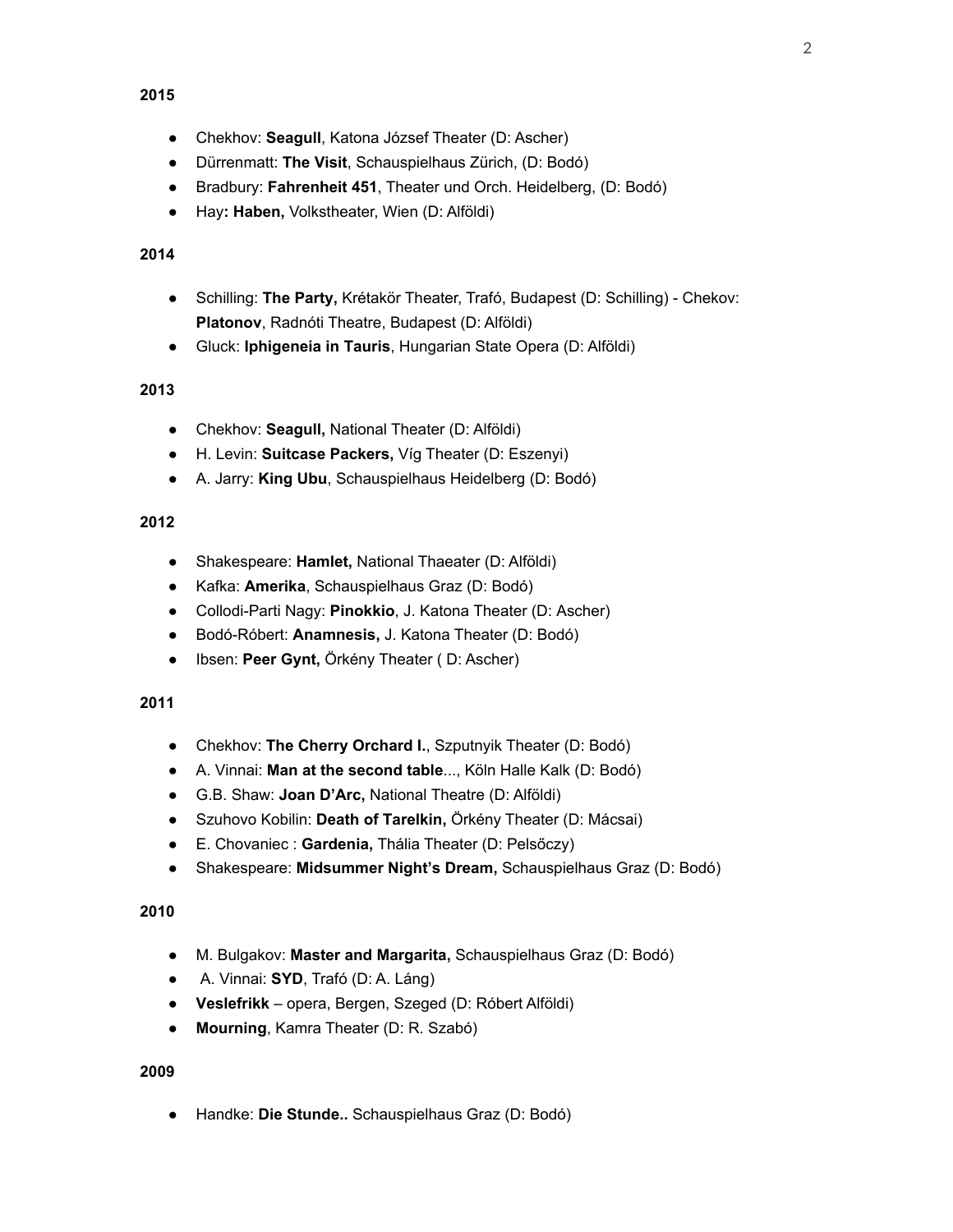- **Shockheaded Peter**, Örkény Theater ( D: Asher)
- **Marki DeSade**, Bárka Theater (D: Szabó)
- **Broken strow**, Gárdonyi Géza Theatre, Eger (D: Csizmadia)

- **Viktor**, Új Theater (D: Milenkovics)
- **Nothing is there,** Szabó Réka Company, Trafó (D: Szabó)
- **In flame** Gárdonyi Géza Theatre, Eger (D: Milenkovics)
- **The Conqueror**, Gárdonyi Géza Theatre, Eger (D: Csizmadia)

#### **2007**

- **PestiEsti**, Kretakor Theatre, Trafo, Bp. (D: Nagy and Lang)
- **Bahnhof** (ballet) Pécsi Balett, Pécs (D: Jurányi)
- **European dancefest** (2 baletts) Pécsi Balett, Pécs (D: Vincze and Moss)
- Lajos Parti Nagy: **Ibusár**, Örkény Theatre (D: Réka Pelsőczy)
- Martin McDonough: **The pillowman**, Gárdonyi G. Theatre, Eger (D: Dömötör)

#### **2006**

- Shakespeare: **Winter's Tale**, Gárdonyi G. Theatre, Eger (D: Máté)
- Moliere: **Tartuffe**, National Theatre Szeged (D: Hargitai)
- T. Bernhard: **Pisztrángötös**, Kamra (D: Máté)
- **Closer,** Vidám Színpad (D: Magács)
- **Dream of the Astronomist**, Krétakör Theater, Taljándörögd (R: Schilling Árpád)
- **Bonnie and Clyde,** National Balett of Pécs
- **Study of Women,** G. Gárdonyi Theatre, Eger (D: Csizmadia)
- Strindberg's **Miss Julie**, Yvette Bozsik Company, Trafó House of Contemporary Arts
- Ignác Nagy's **Tisztújítás,** A. József Theatre, Budapest (D: Hargitai) Goethe's **Faust,** G. Gárdonyi Theatre, Eger (D: Csizmadia)
- Faydau's **Le Dindon**, G. Gárdonyi Theatre, Eger (D: Máté)

#### **2005**

- **Recycled**, Fashion-Film-Theatre, Trafó House of Contemporary Arts (D: Nagy and Sparrow)
- **Four Seasons,** Yvette Bozsik Company, Glitterbird Festival
- Gorkij: **Night Shelter**, Gárdonyi G. Theatre, Eger (D: Máté)
- Shakespeare's **Hamlet**, Merlin Theatre (D: László Magács)

#### **2004**

- Moliére's **Mizantrop**, Krétakör Theatre, Vidám Szinpad Theater
- **Elektro-showk** with co-designer Sosa J., Táp Theatre, Trafó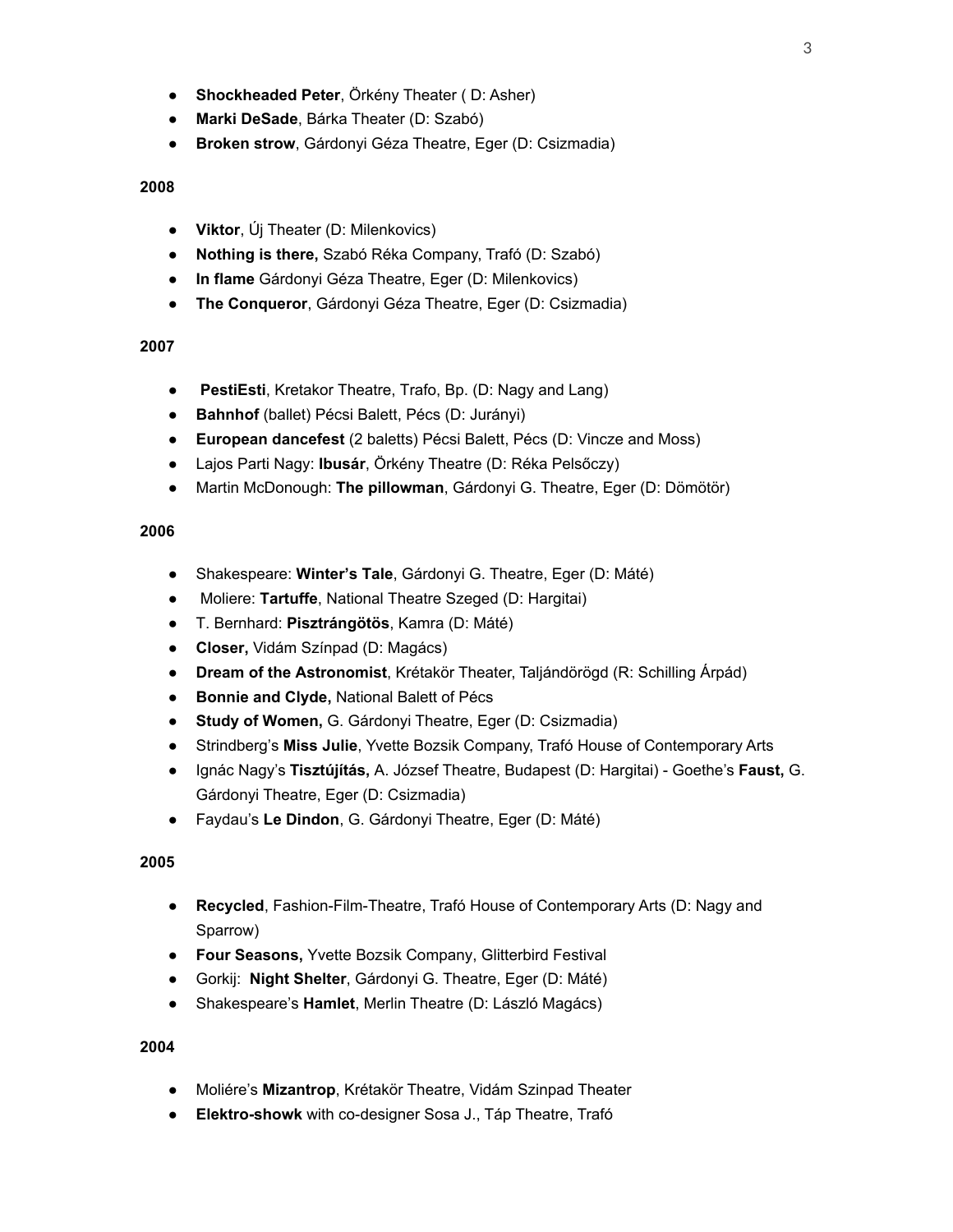- **Purple** Derevo russian dance company's and Yvette Bozsik Company
- **Popeye the sailor,** Kolibri Theatre

- **Dreams From the Cupboard**, fashion performance,Trafó (costumes and direction)
- **Bacchanalia** Yvette Bozsik's Company, Kamra

#### **2002**

- **Fashion Circus** alternative fashion show, Trafó (costumes and direction)
- Orvell: **Animal Farm**, Yvette Bozsik's Company, József Katona Theatre
- **Etchno** techno-folk dance performance, Táp Theatre, Trafó

# **2001**

● **Dadaists** Yvette Bozsik's Company, with co-designer Sosa J, Kamra

#### **2000**

● **ŰrZrínyiász,** TÁP Theatre, Trafó (D: Vilmos Vajdai)

# **Theatre - Masks**

#### **2006**

● **Gaia**, Berlin and Szkéné Theater

#### **2005**

● **Phaidra**, Krétakör Theatre (D: Árpád Schilling) - Pipora, Children play, Arany 10 Theatre

# **2003**

● **Dreamtime,** Táp Theatre, Trafó (D: Vilmos Vajdai)

#### **2002**

- **Hazam Hazam**, Krétakör Theatre (D: Árpád Schilling)
- **● Leonce and Lena,** Krétekör Theatre (D: Árpád Schilling)

# **2001**

● **Dawn of magic,** Új Theatre (D: Attila Réthly)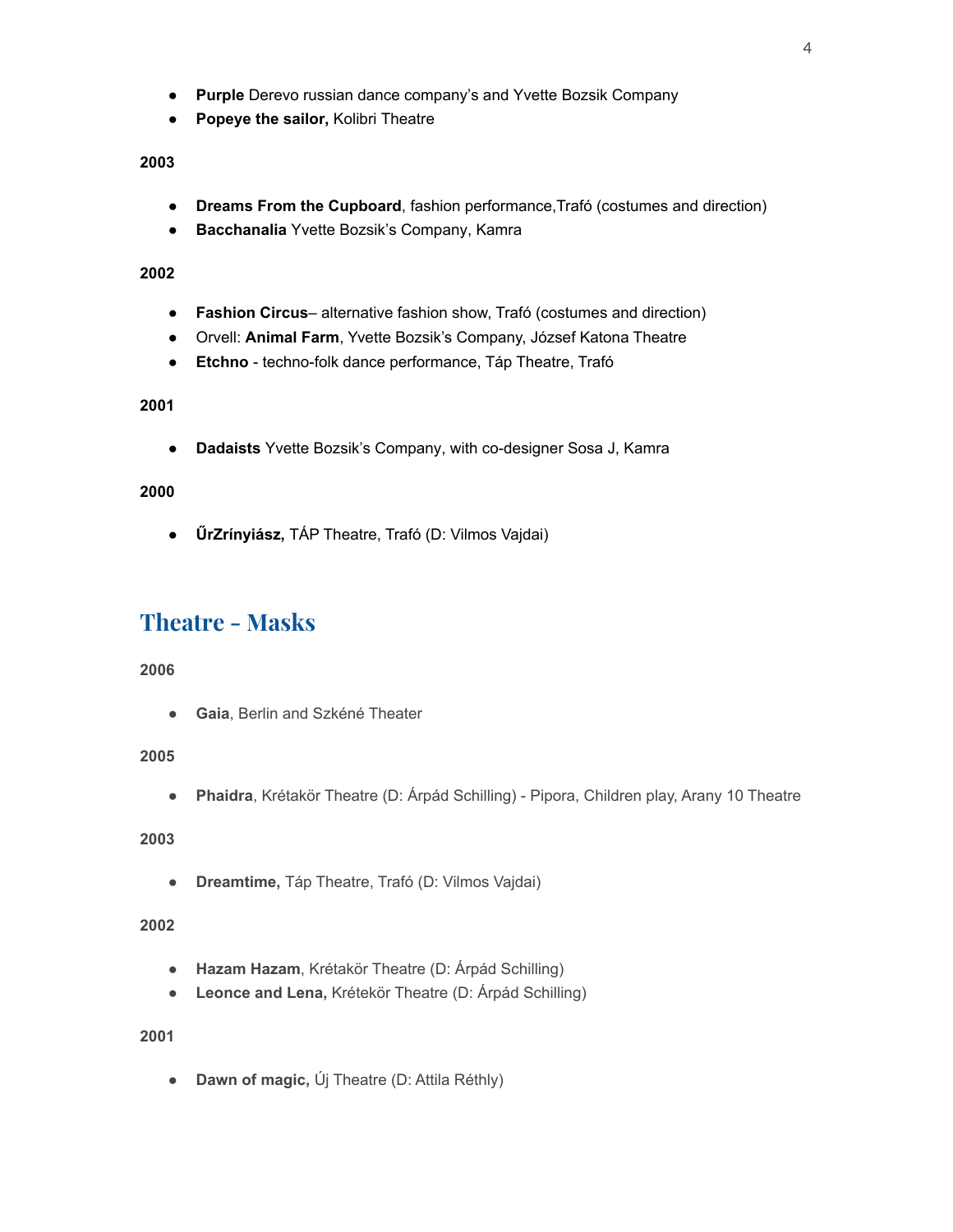- **Till you die and János Vitéz,** Yvette Bozsik's Company
- **Dead or alive**, Pesti Theatre (D: Attila Réthly)

# **Film**

#### **2006**

● **Girls** (feature film) D: Anna Faur

#### **2005**

- **Landscape with fish...** (short film) D: Natália Jánossy
- **Recycle: Pro-Reo-Neo** (short film) D: Pater Sparrow

#### **2004**

- **Farewell!** (feature film) D: József Pacskovszky
- **Stammbuch** (feature film) D: Péter Mészáros
- **Cythere** (feature film, with co-designer Eszter Salamon) D: Mészáros **Kirie** (short film) D: Mészáros
- **The piglet's way** (short film) D: Mészáros

#### **2003**

- **Season** (feature film, with co-designer Sosa Juristovszky) D: Török
- **Guarded secrets** (feature film) D: Böszörményi

#### **2002**

● **The first hundred pages** (short film) – set and costumes D: N. Jánossy -2000 - **Afta** (short film) D: Mundrucó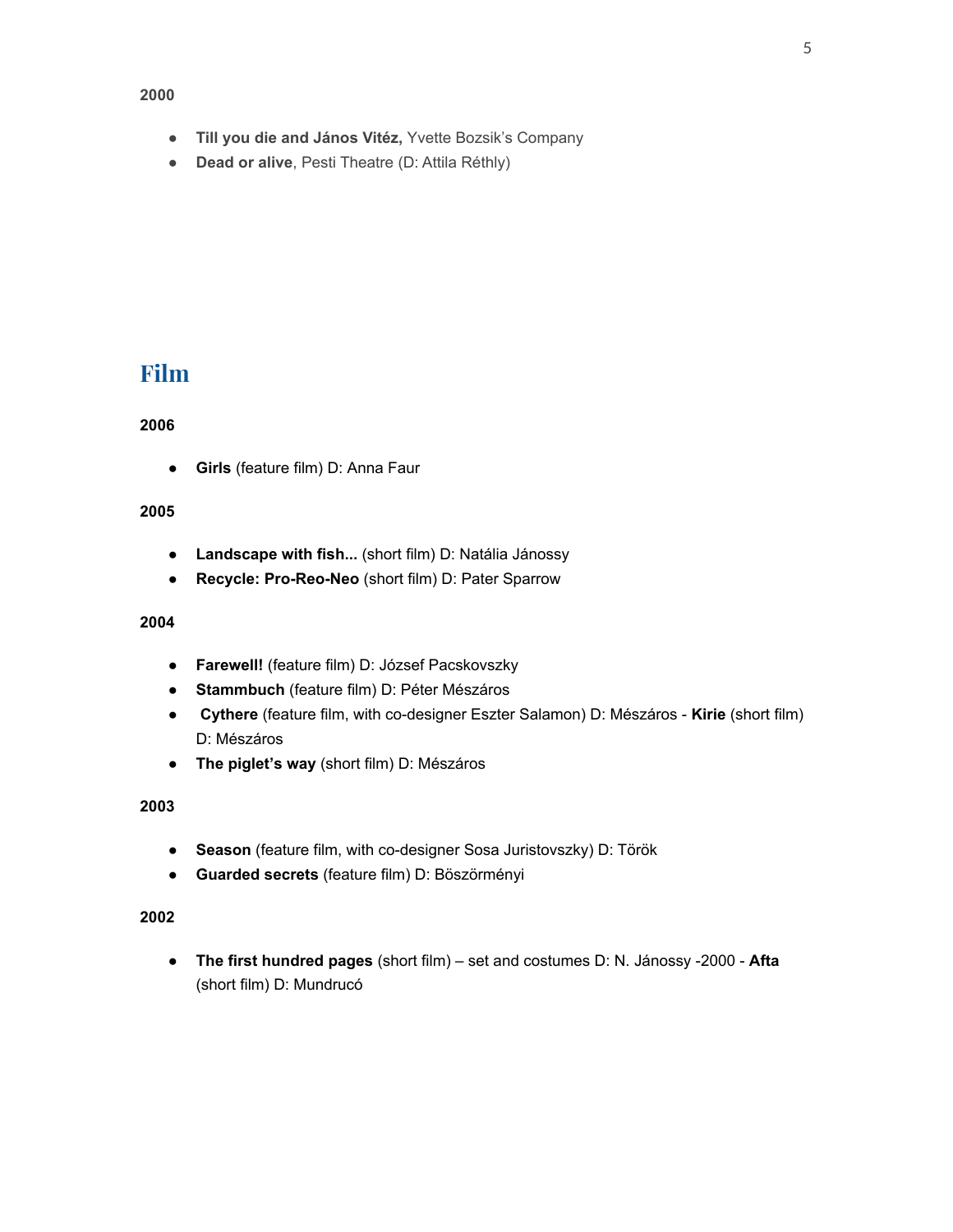# **Exhibitions**

# **2018**

 "NAGY<ON" - costume exhibition featuring Gergo Nagy's photographs, Vince Art Gallery, Budapest

# **2009**

"Exhibition" - exhibition featuring Dávid Merényi's and Gergo Nagy's photographs, Lux Gallery, Budapest

# **2008**

"JEL-MEZ-JEL" - duo exhibition (featuring Edit Szucs), Pécs

 "Kirakatszínház" - duo exhibition (featuring Edit Szucs), Zikkurat Gallery of the [National](https://en.wikipedia.org/wiki/National_Theatre_(Budapest)) [Theatre](https://en.wikipedia.org/wiki/National_Theatre_(Budapest)), Budapest

# **2006**

"Plastic"- group exhibition at the Hungarian Museum of Ethnography, Budapest

# **2003**

"Táptalaj" - group exhibition, [MEO Art Fair,](http://mucsarnok.hu/exhibitions/exhibitions.php?mid=56294ae8dbe27) Budapest

# **2002**

"Monkey Me" - solo installation, Gypsyhouse Gallery, Budapest

# **1999**

"Applied Arts week" - group exhibition, [Museum of Applied Arts](https://en.wikipedia.org/wiki/Museum_of_Applied_Arts_(Budapest)), Budapest

# **1997**

"Mintarétegek" - group exhibition, Nassjö, Sweden

# **Awards**

Prague [Quadriennale](https://www.pq.cz/) - Best Exhibition Award in the Countries and Regions section (2019) together with co-designers J. Balázs, E. Kálmán, A. Juhász and G. Keresztes.

**ISTAN [Golden](https://www.i-stan.org/competition.html) Award for theatre mask and make-up design and Excellence Award for theater** costume design in Beijing, China (2018)

[Hungarian](https://hu.wikipedia.org/wiki/Sz%C3%ADnikritikusok_D%C3%ADja) Critics' Prize for best costume design in theatre (2008, 2009, 2017 and [2019\)](https://szinhaz.org/csak-szinhaz/csak-szinhaz-hirek/2019/09/22/szinikritikusok-dija-2019-ok-a-nyertesek/)

[POSZT](http://poszt.hu/) prize for best costume design in theatre (2009, 2012, and 2018)

[MALÁT](http://www.stagedesign.hu/) Costume Designer of the Year (2016)

2001 - First prize at Makeup Artist [Magazine](https://makeupmag.com/)'s national mask competition, Los Angeles, U.S.A.